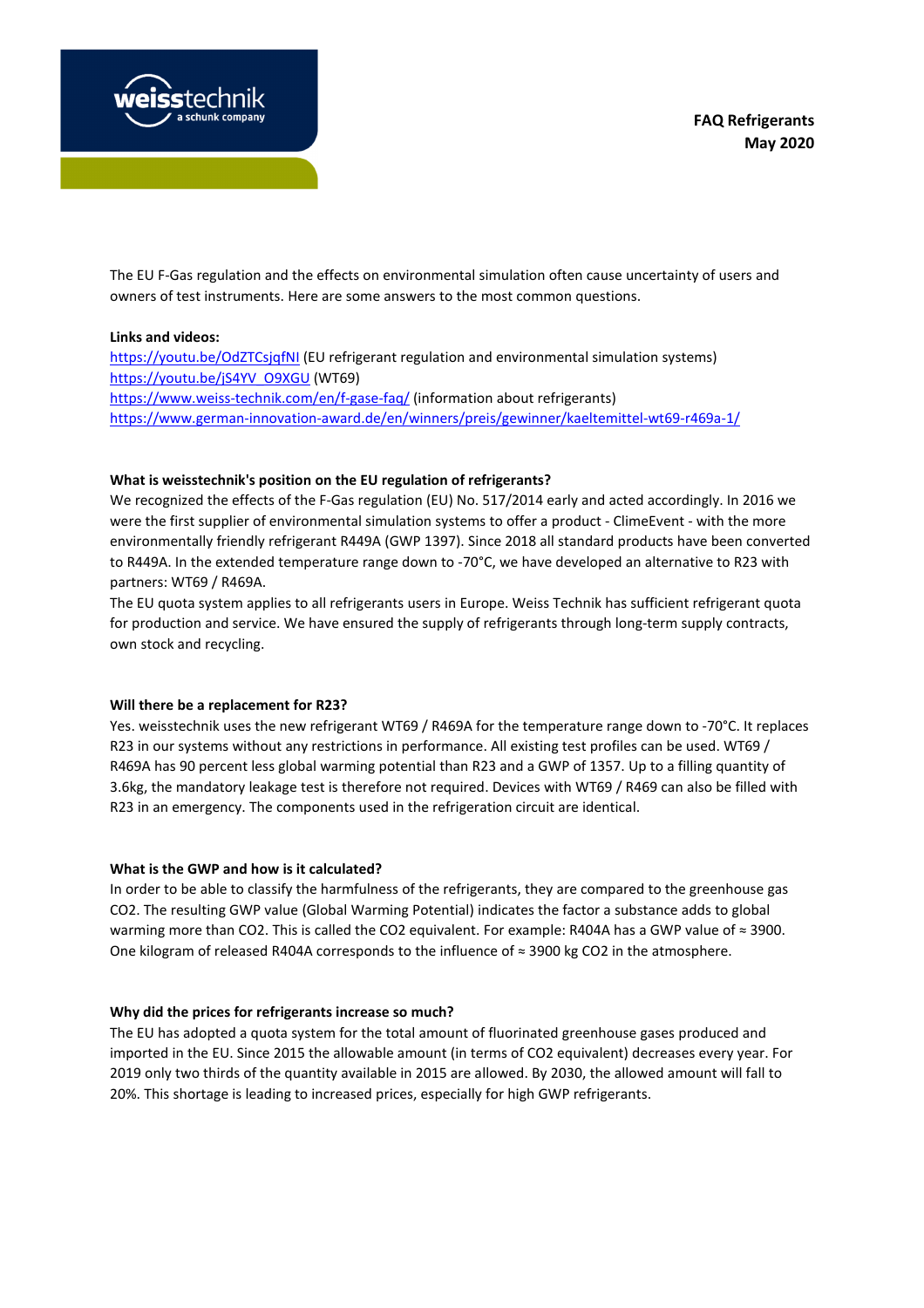#### **Do I have to retrofit my equipment?**

All fluorinated or chlorinated refrigerants with an ODP (ozone-damaging) are no longer permitted and must be replaced. For refrigerants with a GWP >2500, stricter rules will apply from 2020. For example, in case of repair a quantity of more than 10kg R404A may only be replaced by recycled R404 (40t CO2 equivalent). From 2030 on, no refrigerant with GWP > 2500 may be refilled.

In the event of a repair we convert R404 in existing systems to R452A. There are only a few technical changes needed. The Weiss Technik Service advises in individual cases.

#### **What about CO2?**

CO2 is a very potent refrigerant for temperatures down to -45 °C. From -56 °C it becomes solid (snow). For Weiss technology, CO2 is neither an alternative to R449A nor to R23, because cooling-circuit components for climatic cabinets is too costly and low temperatures cannot be reached or are not reached fast enough. For walk-in chambers, CO2 is an option because the technical effort is less significant.

At the moment there are almost no standardized, tested components for CO2. Often a standstill cooling is necessary because the pressure in the system at 30 °C ambient temperature would rise to over 70 bar. Alternatively, very large pressure-compensation tanks are needed. Heat compensation below -45 °C is very low when using CO2.

Weiss Technik offers the right refrigeration system for every chamber size and every performance requirement.

#### **Which other refrigerant alternatives are there?**

The temperature range down to -70°C is perfectly covered with R449A and R469A / WT69. Weisstechnik continues to conduct intensive research with partners to find alternatives to refrigerants for the temperature range down to -80°C and for conversions.

We always select the best available refrigerant for customized systems. We pay close attention to the safety and practicability of the substances. In our opinion, refrigerants must not be flammable (not even when leaking), non-toxic and non-corrosive. At the same time, plant safety must be guaranteed. High pressure, deoiled compressors, special lubricants etc. are not an option for our standard systems.

Thus, many organic substances (ethane, etc.) are no alternative for us. The same applies to mixtures such as R1234yf, which becomes flammable in the event of leakages. Nitrous oxide (N2O) is not an alternative because of the corrosive effect and the need for special compressor oils.

Weiss Technik relies on R449A and WT69 / R469A R23 (for -70 °C) for standard cabinets.

For large systems and walk-in chambers, more and more cascades with R134a and CO2 are being used. The more complex technology for the CO2 cascade often pays off because of the reduced energy requirement. Ammonia can be an alternative too.

#### **Which rules apply to leakage tests?**

Since 2017, leakage tests are mandatory and dependent on the CO2 equivalent. From 5t CO2 equivalent, an annual test is required (e.g. 1.25 kg R404A). The period to the next leakage test can be extended by installing an automatic leak monitoring system.

The leakage test is also recommended by DIN EN 378-4. In this standard, the amount of refrigerant is relevant. From 3 kg of any refrigerant an annual test is required, from 30kg half-yearly, from 300kg quarterly. The "permitted" leakage rate depends on the amount of refrigerant and the production date of the system. Example: A system with up to 10 kg of refrigerant and construction after June 2008 may still lose 3% of refrigerant per year. Our systems are leak-tight.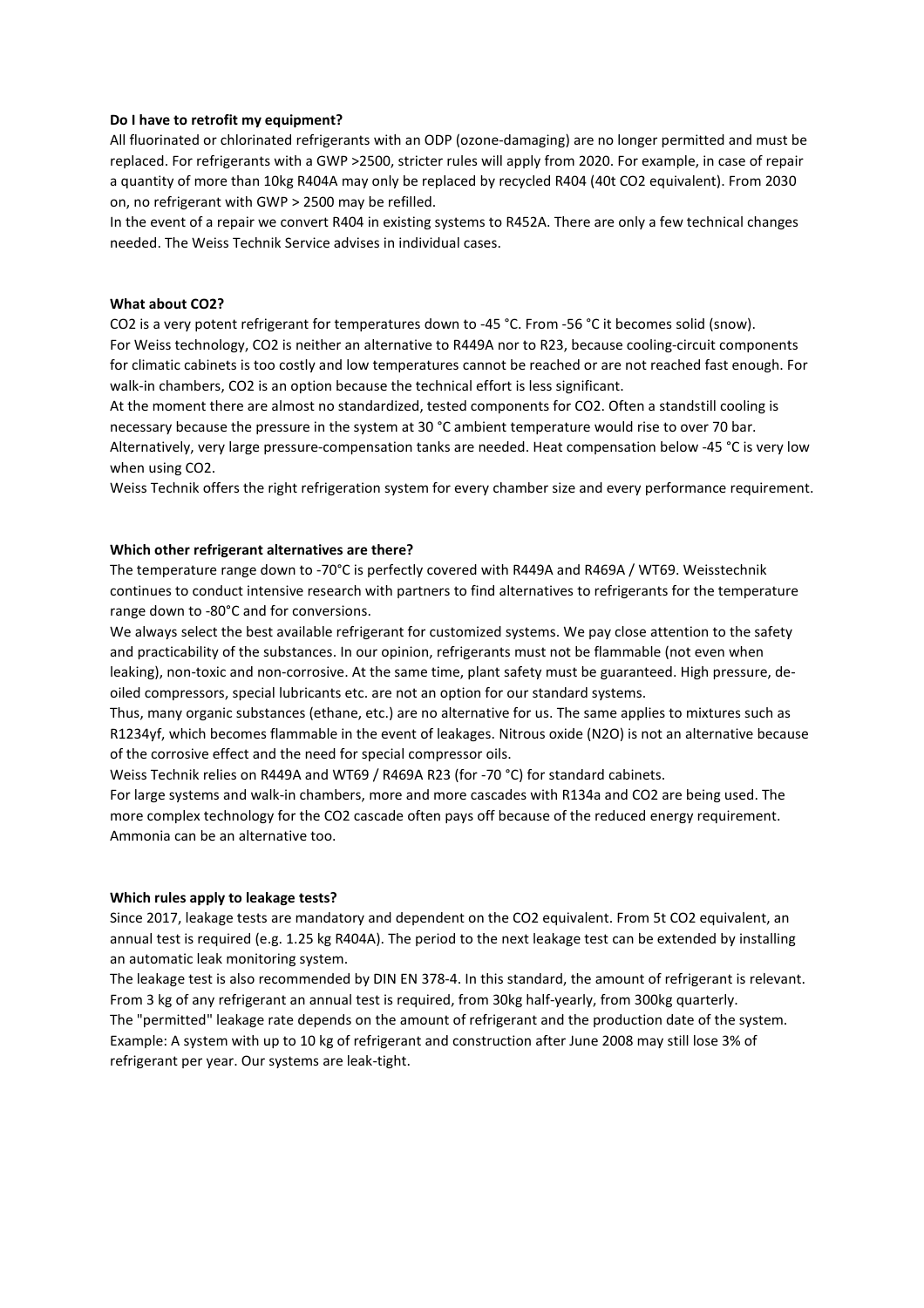# GENERAL POINTS

# 1. What is the F-gas Regulation?

"The objective of this Regulations is to protect the environment by reducing emissions of fluorinated greenhouse gases (including refrigerants). Accordingly, this Regulation:

a) establishes rules on containment, use, recovery and destruction of fluorinated greenhouse gases, and on related ancillary measures;

b) imposes conditions on the placing on the market of specific products and equipment that contain, or whose functioning relies upon, fluorinated greenhouse gases,

c) imposes conditions on specific uses of fluorinated greenhouse gases, and

d) establishes quantitative limits for the placing on the market of hydrofluorocarbons."<sup>1</sup>

# 2. Why are climate chamber operators affected?

Climate chambers are cooled by refrigerants which consist of hydrofluorocarbons and are thus subject to the F-gas Regulation. As an operator of such a system, you are legally obliged to implement the Regulation in a technically correct manner.

# 3. Which refrigerants are affected?

The Regulation contains a classification system that specifies which refrigerants must be replaced due to their potentially detrimental properties. In the case of environmental simulation systems, this predominantly refers to R404A and R507.

Thanks to an exemption in the field of environmental simulation, R23, which is also used, is not affected (see 4.). R134a, which is used to some extent, is also exempted from the Regulation.

# 4. What relevance does the GWP value have?

To determine the harmfulness of refrigerants, they are compared to the greenhouse gas CO<sub>2</sub>. The resulting value, which is referred to as GWP (Global Warming Potential), indicates the factor by which the substance's potential effect on global warming is higher than that of  $CO<sub>2</sub>$ . This is referred to as the  $CO<sub>2</sub>$  equivalent.

For example: R404A has a GWP of ≈ 3,900, i.e. one kilogram of R404A that is released into the atmosphere has the equivalent harmful effect of  $\approx$  3,900 kg CO<sub>2</sub>.

 $1$  Article 1 Chapter 1 of Regulation (EU) No 517/2014 of the European Parliament and the Council of 16 April 2014.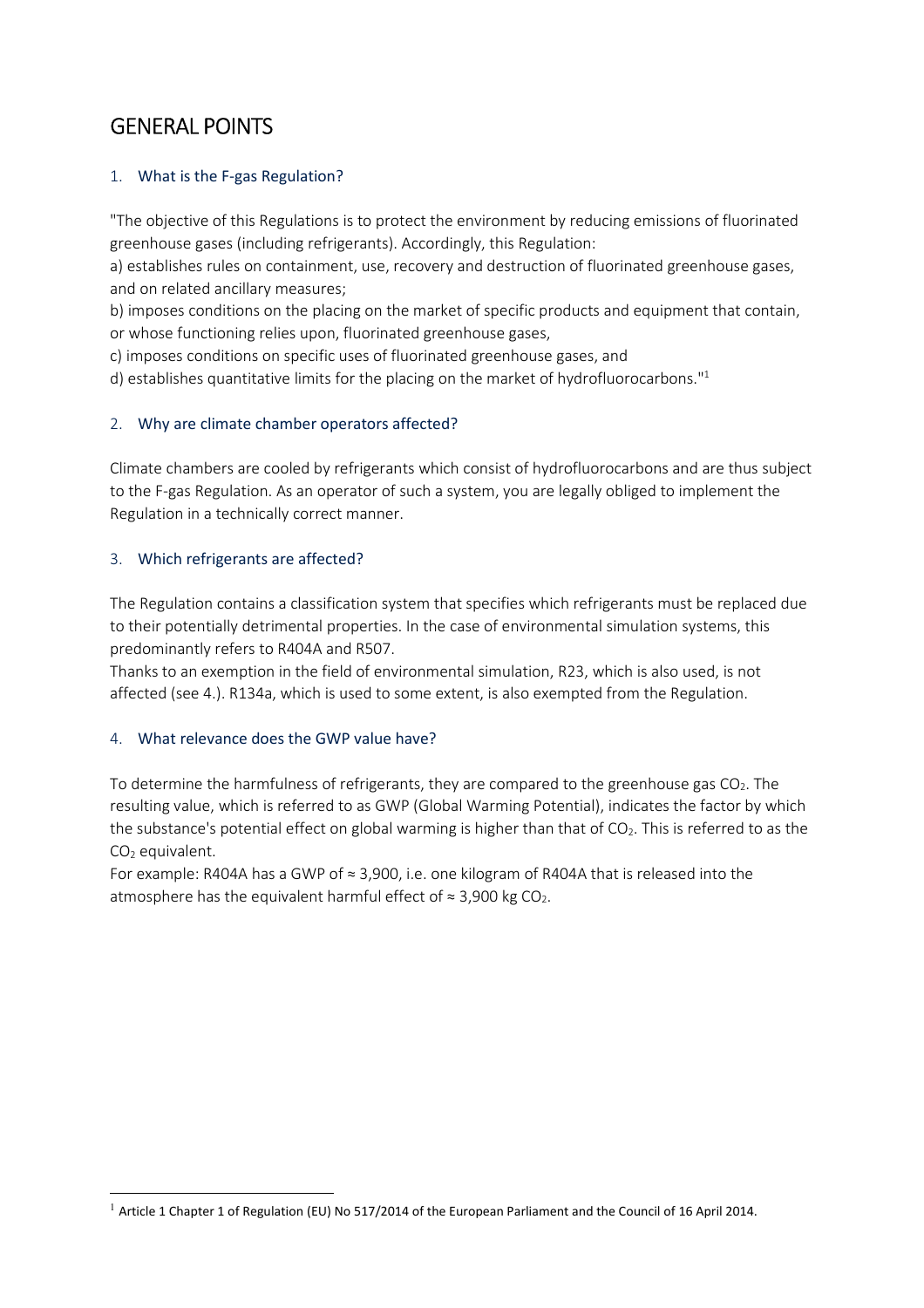### 5. From which date onwards will the Regulation affect operators?



## As of 1 January 2017:

All new and existing systems are subject to the amended regulations for leakage tests. Depending on the CO2 equivalent of the respective refrigerant, leakage tests may be mandatory with immediate effect – even in the case of smaller fill quantities. The following table shows the limits above which leakage tests will be mandatory in the future:

| Refrigerant     | <b>GWP</b> | Maximum amount of refrigerant in the system without<br>mandatory leakage test |
|-----------------|------------|-------------------------------------------------------------------------------|
| R134a           | 1430       | $3,5$ kg                                                                      |
| <b>R449A</b>    | 1397       | $3,58$ kg                                                                     |
| <b>R452A</b>    | 2141       | 2,34 kg                                                                       |
| R404A           | 3920       | 1,28 kg                                                                       |
| R507            | 3990       | $1,25$ kg                                                                     |
| R <sub>23</sub> | 14800      | $0,34$ kg                                                                     |
| R469A           | 1357       | $3,6$ kg                                                                      |

All new and existing systems with refrigerant volumes above the forenamed limits must be tested for leak tightness at regular intervals.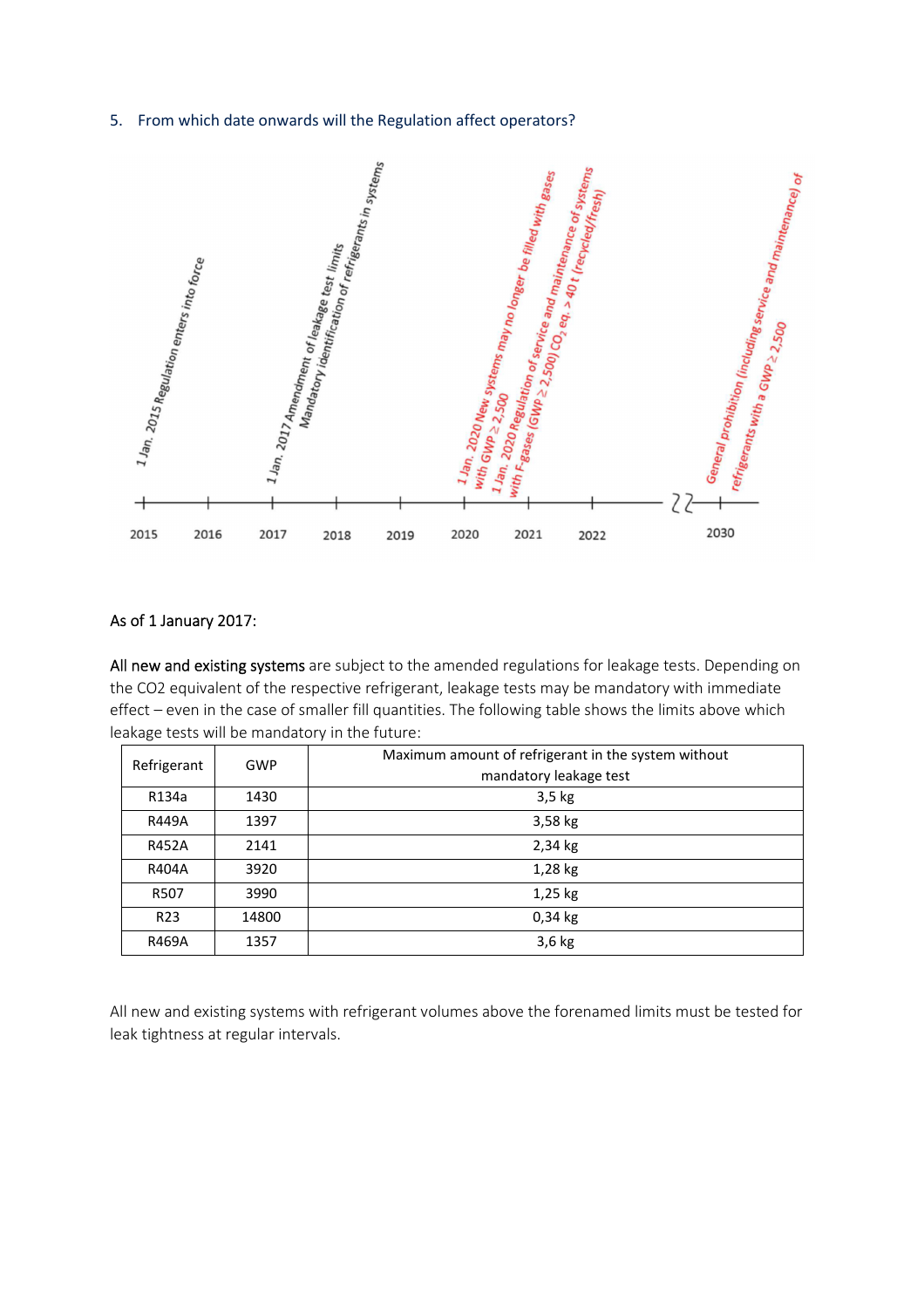## As of 1 January 2020:

Refrigerants in new systems may not exceed a GWP of 2,500. Regulation (EU) No 517/2014 does not specify any limits regarding the fill quantity. Devices and systems that generate test chamber temperatures below -50 °C are exempted; these systems generally use the refrigerant R23 which is not covered by the Regulation.

Existing systems may continue to operate after 2020, irrespective of the refrigerant used. The exception are systems that use R404A in a fill quantity above 10 kg: When serviced, they must be refilled with recycled R404A.

## Until 31 Dec. 2030:

Existing systems, using 10 kg or less of refrigerant R404A may be refilled with fresh, i.e. new R404A when they are serviced.

## As of 1 January 2030:

Existing systems must be changed over to an alternative refrigerant when they are serviced.

## 6. Does the operator have to pass additional leakage tests?

As explained under 5, all systems that exceed a certain fill quantity are affected. Operators are responsible for commissioning and/or performing the leakage test. Depending on the refrigerant quantity, the test cycle may range between 3 and 12 months. Where automatic leakage systems are used, the intervals are twice as long.

Leak tightness tests must be carried out at or above the following refrigerant quantities:

| Fill quantity (CO <sub>2</sub> equivalent)                                  | Without automated leakage detection | With automated leakage detection |
|-----------------------------------------------------------------------------|-------------------------------------|----------------------------------|
| 5 t to 50 t<br>(R404A 1.25 kg to 12.5 kg)<br>0.33 kg to 3.3 kg)<br>(R23     | every 12 months                     | every 24 months                  |
| 50 t to 500 t<br>(R404A 1.25 kg to 12.5 kg)<br>$0.33$ kg to 3.3 kg)<br>(R23 | every 6 months                      | every 12 months                  |
| $>$ 500 t<br>(R404A > 125 kg)<br>(R23 > 33 kg)                              | every 3 months                      | every 6 months                   |

### 7. Can automatic leakage monitoring help?

Leakage monitoring of cooling devices prevents undetected effluence of refrigerants and indicates leakages at an early stage. On principle, the installation of leakage monitoring systems does not replace leakage tests. However, the prescribed test cycle can be extended to twice its length.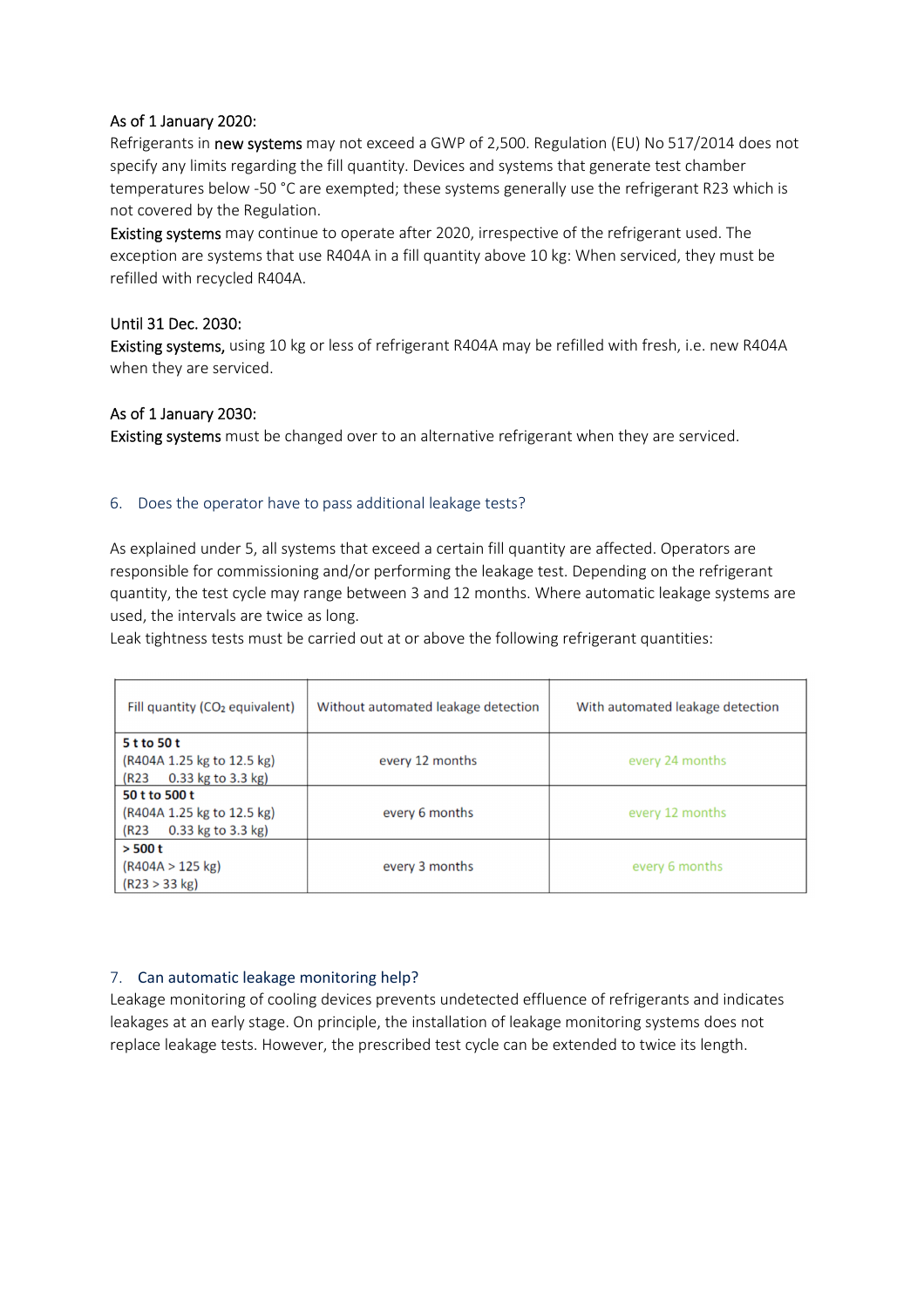## 8. What other formal consequences are there for operators?

Operators of refrigeration systems are required to have a comprehensive chain of evidence for the quantity of purchased refrigerant and its use. This comprises the duty to hold evidence and documentation regarding the entire life cycle of the system. One way of ensuring such documentation is the weisstechnik<sup>®</sup> log book which we provide free of charge.

# REFRIGERANTS BY WEISSTECHNIK®

## 1. How much refrigerant is used in **weiss**technik® systems?

New systems and system produced after January 1<sup>st</sup> 2016: The refrigerant quantity, the GWP and the CO2 equivalent are all specified in the technical documentation of the respective system. Please do not hesitate to ask your contact at weisstechnik for further information regarding the refrigerant quantity.

Information regarding the refrigerant values is also specified on the system's identification plate:

| Refrigerant<br><b>R404A</b><br>R23<br><b>R404A</b> | Quantity | 2,00 kg                    | <b>GWP 100</b><br>3.920<br>14.800<br>3.920 |                                                             | LP max.<br>1<br>$\overline{2}$<br>$\vert$ <sub>3</sub><br>7,84t |        | HP max.                              | Const. pressure |
|----------------------------------------------------|----------|----------------------------|--------------------------------------------|-------------------------------------------------------------|-----------------------------------------------------------------|--------|--------------------------------------|-----------------|
|                                                    |          | 4,50 kg                    |                                            | 66,60 t                                                     |                                                                 |        |                                      |                 |
| Kältemittel                                        | Menge    | <b>GWP 100</b><br>10,00 kg |                                            | CO <sub>2</sub> -Aquiv.<br>CO <sub>2-Equiv.</sub><br>39,20t |                                                                 | ND max | HD max.                              | Standdruck      |
| Type<br>Geräte-Nr.<br>Serial No.                   |          |                            |                                            |                                                             |                                                                 |        | Year of Constr.<br>Gewicht<br>Weight |                 |

The system shown here has a refrigeration system which is composed of 3 parts. Since no CO2 equivalent smaller than 5 tons has been installed in any of the circuits, all 3 circuits must be tested for leaks. Due to the capacity of the ultra-low temperature circuit (R23) and the resulting CO2 equivalent of >50 t, a leakage test needs be carried out for this circuit every 6-months. The other two circuits fall below the 50 t limit and must therefore only be checked annually.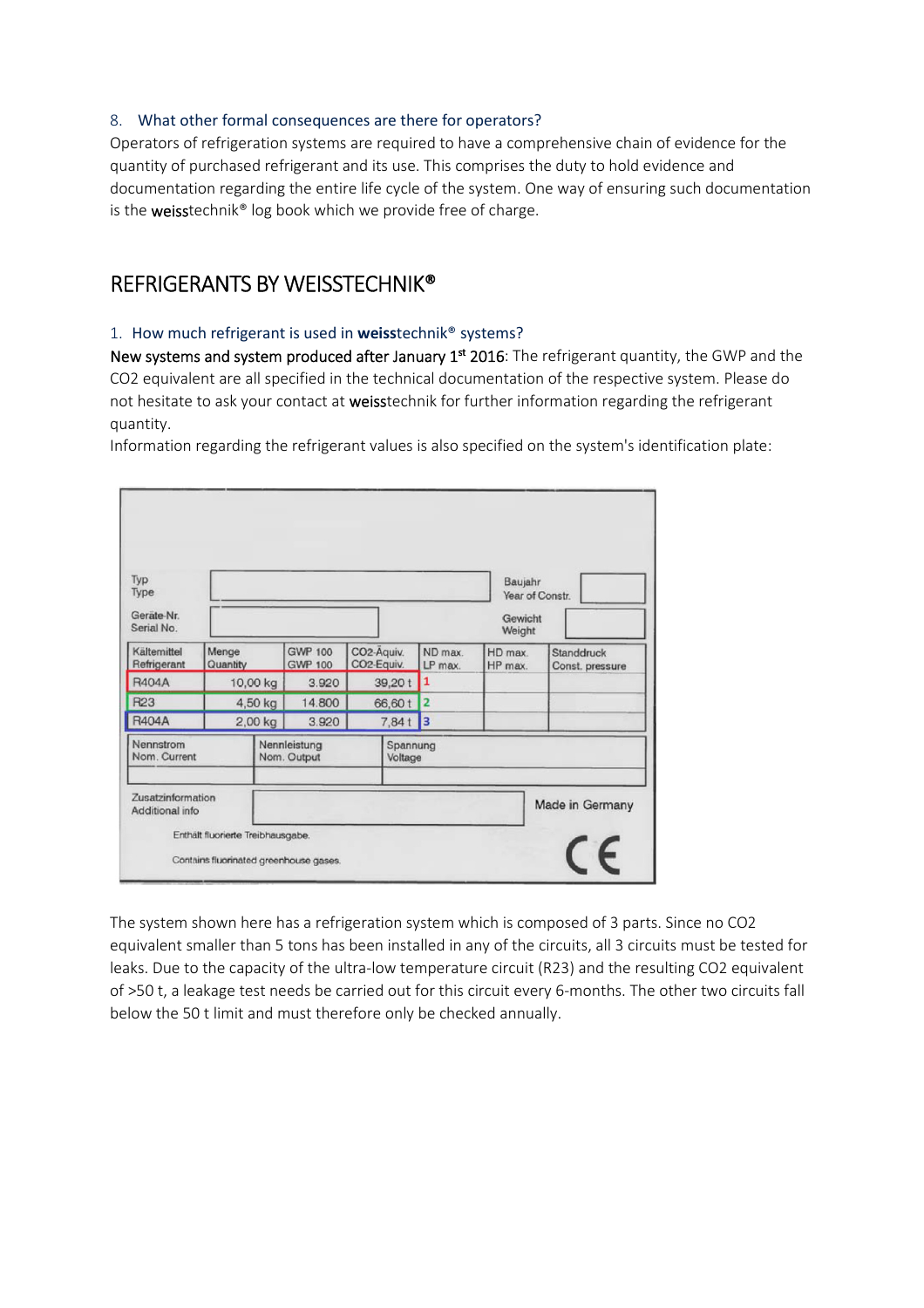Existing systems and systems produced before January 1<sup>st</sup> 2016: Information regarding the refrigerant quantity is specified on the system's identification plate:

| Typ / Auftrag<br>Type / Order   |               |      |    |                    |         |                                          |                    |                 |            |
|---------------------------------|---------------|------|----|--------------------|---------|------------------------------------------|--------------------|-----------------|------------|
| Gerate-Nr.                      |               |      |    |                    | Baujahr |                                          |                    |                 |            |
| Serial No.                      |               |      |    |                    |         | Year of construction                     |                    |                 |            |
| Kältemittel<br>Refrigerant      | <b>R-404A</b> | 1    | kg | ND max<br>LP max.  |         | bar g                                    | HD max<br>HP max.  |                 | 25 bar $g$ |
| Kältemittel<br>Refrigerant      | $R-23$        | 0,25 | kg | ND max<br>$LP$ max |         | bar g                                    | HD max.<br>HP max. |                 | 25 bar g   |
| Systemplan Nr.                  |               |      |    |                    |         | Standdruck                               |                    |                 |            |
| System Orag. No.<br>Spannung    |               |      |    |                    |         | <b>Constant pressure</b><br>Nennleistung |                    |                 |            |
| Voltage                         |               |      |    |                    |         | Nominal output                           |                    |                 |            |
| Schaltplan<br>Wiring Diagr. No. |               |      |    |                    |         | Nennstrom<br>Nominal current             |                    |                 |            |
|                                 |               |      |    |                    |         |                                          |                    | Made in Germany |            |
|                                 |               |      |    |                    |         |                                          |                    |                 |            |

The cooling circuits are listed separately here. In this example, there are two circuits, one for precooling (R404A) and one for deep-temperature cooling (R23). The CO2-equivalents are calculated:

| Pre-cooling (R404A):    | $m_{CO2,VK} = GWP_{R404A} \times m_{R404A} = 3920 \times 1 kg = 3920 kg$ |
|-------------------------|--------------------------------------------------------------------------|
| Low-temp-cooling (R23): | $m_{CO2,TK} = GWP_{R23} \times m_{R23} = 14800 \times 0.25 kg = 3700 kg$ |

In the above example, therefore, both refrigeration circuits would be below the 5 t limit set out in Regulation (EU) No 517/2014. The device would thus be subjected to no cyclic leakage test. However, since both refrigeration circuits are considered separately, it may happen that, although the precooling stage is below the limit of 5 t, the deep-freezing stage is not. In this case, a cyclic leakage test for the deep-freeze cycle according to the pattern described above is required.

The refrigerant amounts are also listed in the system's technical documentation which was included at the time of delivery. If the technical documentation is not available anymore, please request a copy from your contact at weisstechnik.

### 2. Our alternatives to R404A:

### a. Existing systems: R452A (GWP of 2,141):

R452A was developed as an alternative for low temperature applications and is below the required GWP limit. Its thermodynamic properties largely correspond to R404A. For all weisstechnik<sup>®</sup> systems, R452A is suitable as a direct replacement (so-called drop-in).